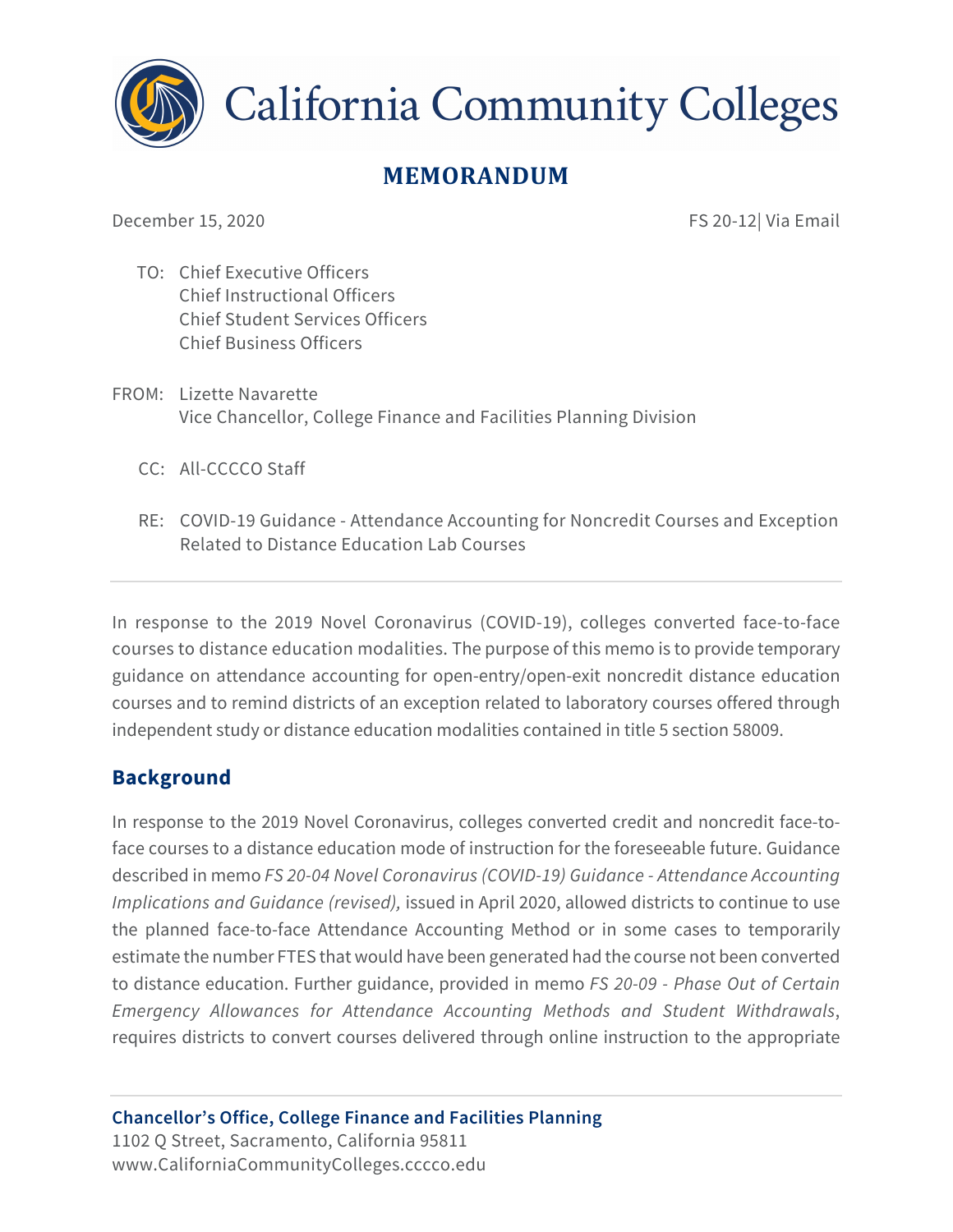attendance accounting method per regulation and as described in the Student Attendance Accounting Manual beginning with the Spring 2021 semester.

# **Temporary Attendance Accounting Procedure for Open-Entry/Open-Exit Noncredit Distance Education Courses**

Prior to the pandemic, the Chancellor's Office previously advised districts that openentry/open-exit noncredit courses that permit students to enroll at any point throughout the term must be taught synchronously and use the positive attendance procedure. Currently, due to the 2019 Novel Coronavirus, all courses including open-entry/ open-exit noncredit courses are being offered via distance education. As a result and due to their fluid structure, these courses do not have an available option for calculating and reporting FTES.

In title 5, noncredit courses are permitted only two apportionment methods: 1. Actual Hours of Attendance (Positive Attendance) or 2. Alternative Attendance Accounting Procedure - Noncredit. Prior to the pandemic, the Chancellor's Office advised districts that synchronously taught open-entry/open-exit noncredit courses that permit students to enroll at any point throughout the term were permitted to use the positive attendance procedure. This permission continues and is delineated in item 6 on page 3-17 of the Student Attendance Accounting Manual on the CCCCO website. These courses are also permitted to utilize the Alternative Attendance Accounting Procedure - Noncredit, delineated on pages 3-20 to 3-21 of the manual.

To provide a temporary solution for districts to calculate and report FTES in openentry/open-exit noncredit courses, the Chancellors Office is allowing these courses to apply the Alternative Attendance Accounting procedure for noncredit courses contained in title 5 section 58003.1(f)(2). Under this procedure, attendance is captured based on two points in the semester, the 20% point and the 60% point. Instructors should determine the number of students actively enrolled as of these two points. There should be a clear understanding that students who were enrolled at the 20% point might not still be enrolled at the 60% point and that late starting students may enroll following the 20% point and be counted in the attendance as of the 60% point. Attendance records should be maintained to enable an independent determination by an auditor for claimed FTES.

The Chancellor's Office will continue to work on a more permanent solution for the attendance accounting procedure for noncredit distance education courses, including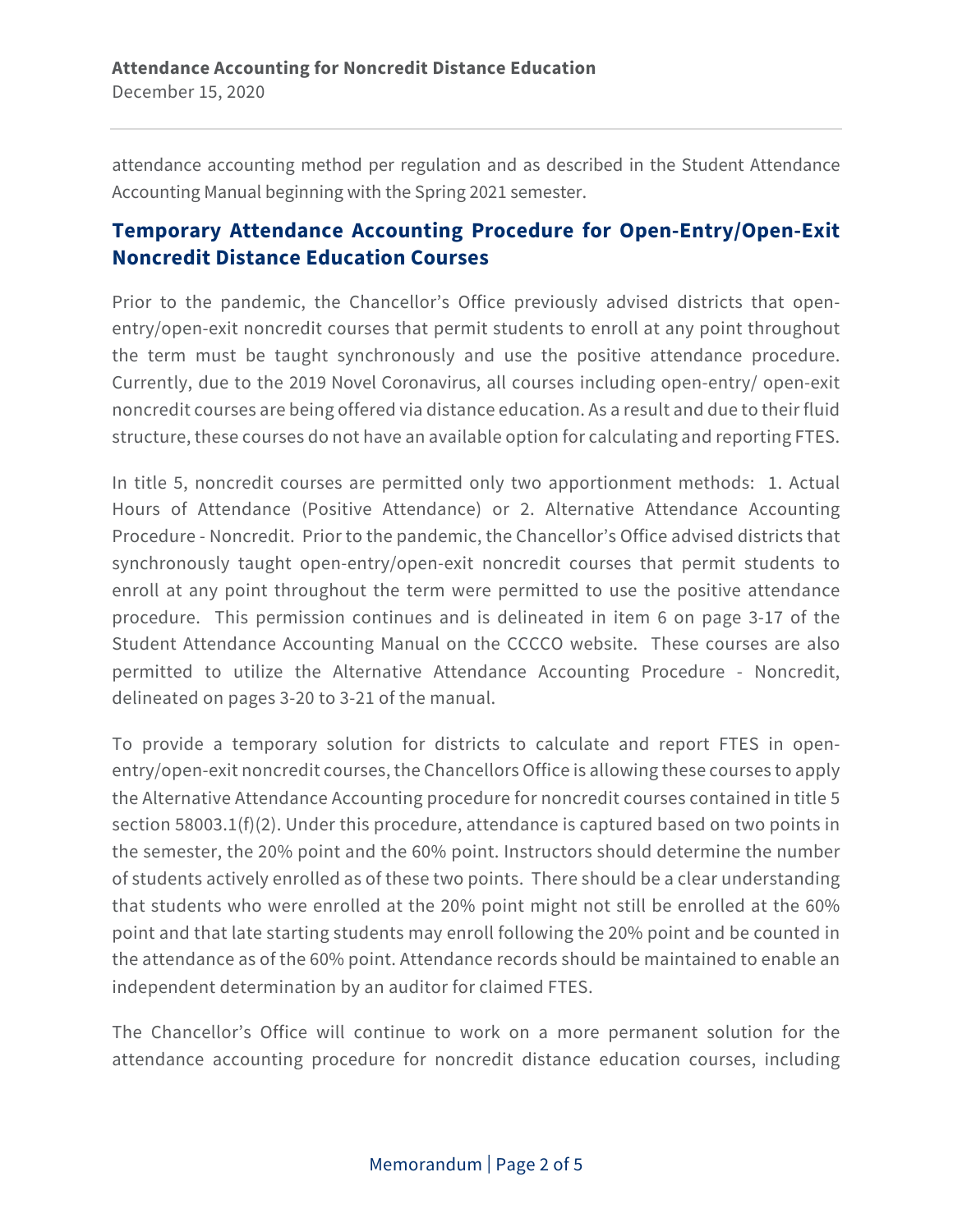those that are open-entry/open-exit. In the meantime, these courses should apply the procedure in title 5 section 58003.1(f)(2) as described in the next section.

## **Course Outline of Record**

Colleges should review the course outline of record for these courses to ensure they are current and accurate in terms of the total hours. For those that are out of date, colleges should submit updated course outline of record as well as the respective course or program record and any affected supporting documentation through the Chancellor's Office Curriculum Inventory (COCI) system by April 1, 2021.

### **Attendance Accounting Procedure Noncredit Distance Education Courses**

Pursuant to title 5 section 58003.1(f)(2) and as summarized in the Student Attendance Accounting Manual, beginning on page 3-20, to calculate FTES for noncredit distance education courses delivered asynchronously and using the alternative attendance accounting procedure, districts should follow these steps:

- **1.** To derive the WSCH factor used to calculate FTES, determine the number of hours of coursework required for a class by adding together the following:
	- **a.** The total number of hours of instruction or programming to be received by students in the class.
	- **b.** The number of hours expected for any outside-of-class work (as noted in the approved class outline), and
	- **c.** Any instructor contact hours as defined by Title 5, Section 55204 for distance education courses or by Title 5, Section 55234 for independent study courses.
- **2.** Divide the sum total of the hours as determined in (1.), above, by 54 (a measure equating to a unit of credit similar to that used in credit distance education). The resulting quotient is the WSCH factor that is multiplied by the number of students enrolled as of the two census dates. The student contact hours thus derived are multiplied by 17.5. The factor of 17.5 is to be used irrespective of the length of the course.
- **3.** Report the student contact hours for the noncredit distance education course as of the two census dates. The average of the contact hours are divided by 525 to calculate FTES

Following is an example of FTES calculation for a noncredit distance education course: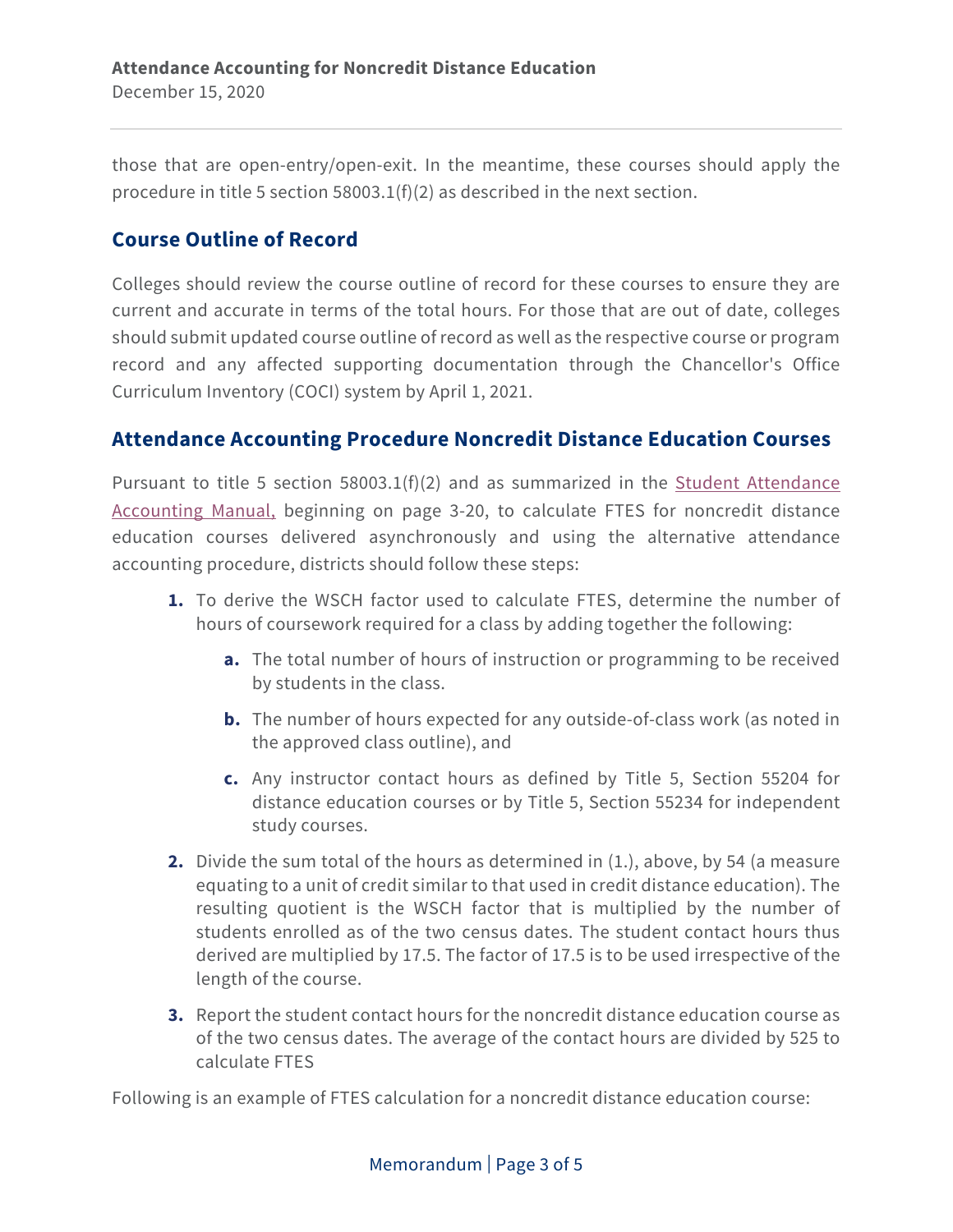**1.** Determine the WSCH factor:

| 5.0 hours/week | instruction |
|----------------|-------------|
|                |             |

- 10.0 hours/week outside study
- .5 hours/week meeting with instructor
- 15.5 hours/week\*

\*15.5 hours x 6 weeks (length) = 93 total hours

WSCH factor = 93 hours \* 54 (instructional measure) = 1.722

**2.** Calculate FTES:

24 students actively enrolled at First Census (20% point)

First Census Student Contact Hours = 1.722 x 24 x 17.5 = 723.24

20 students actively enrolled at Second Census (60% point)

Second Census Student Contact Hours = 1.722 x 20 x 17.5 = 602.70

The FTES is the average of the Students Contact Hours at First and Second Census, divided by 525:

FTES =  $(723.24 + 602.70) / 2 * 525 = 1.26$ 

In the computation of noncredit distance education course FTES, the 17.5 used above as a multiplier is a calculation factor, not a term-length multiplier. This factor of 17.5 will be applied in the computation of FTES for such courses no matter what length the course may be, or whether a college is on the semester or quarter system or has adopted a compressed academic calendar.

### **Attendance Accounting Exception for Distance Education Lab Courses**

A course that offers any amount of instruction through distance education (whether it be a hybrid course or a fully online course) most often applies the Alternative Attendance Accounting Procedure described in California Code of Regulations, title 5, section 58003.1(f) in calculating FTES. For courses that apply the Alternative Attendance Accounting Procedure for credit courses (title 5, section 58003.1(f)(1)), one weekly student contact hour is counted for each unit of credit for which the student is enrolled as of the census date or day.

Title 5, Section 58009 provides an exception to the general rule in the paragraph above, which permits weekly student contact hours in distance education or independent study *laboratory* courses utilizing this procedure to instead be calculated as equivalent to the number of hours